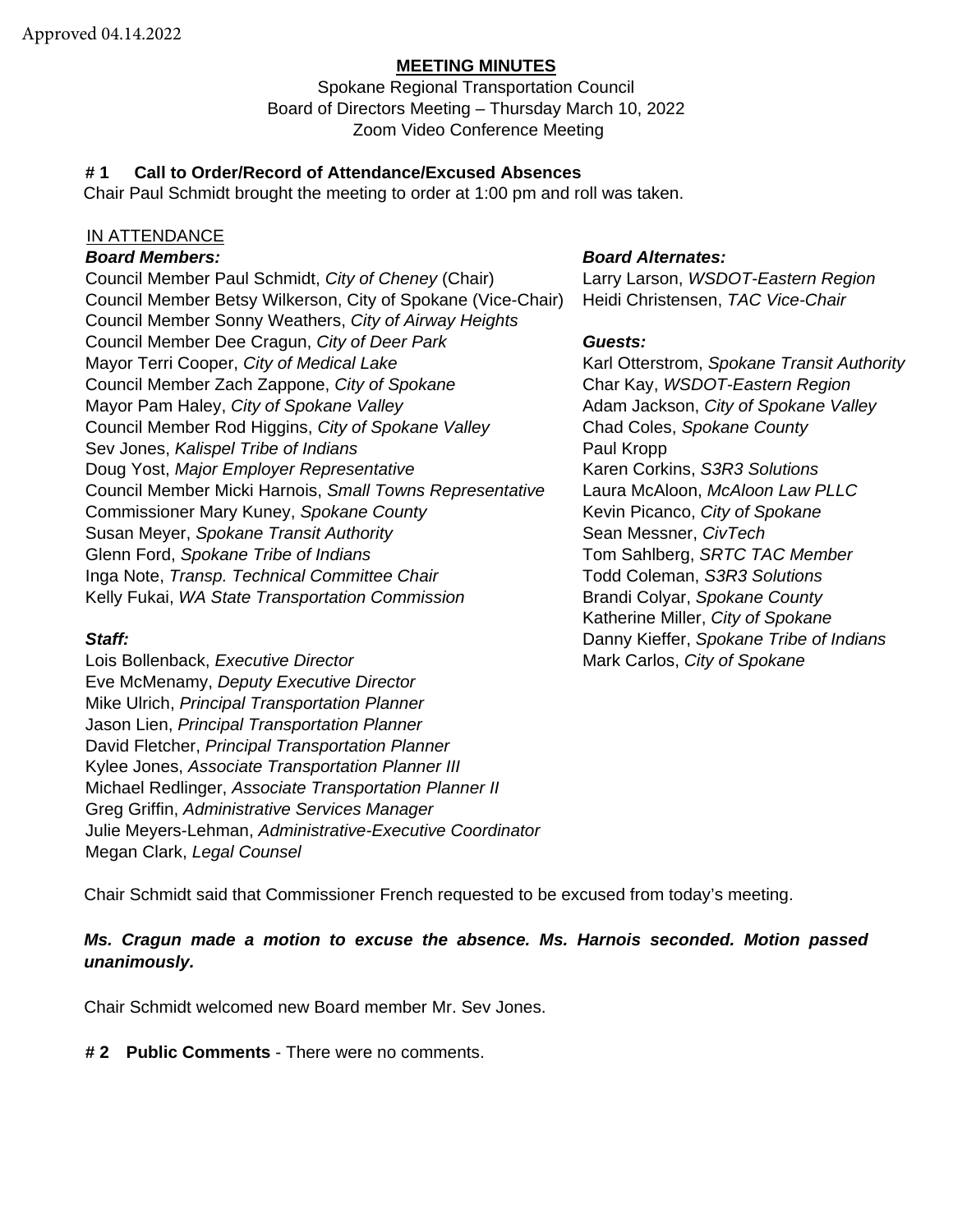# **# 3 Executive Director's Report**

Ms. Bollenback reported:

- The Interlocal Agreement Implementation Committee has not met yet; the initial meeting is scheduled for 3/30.
- Today is the last day of the state legislative session; in addition to the information provided last month, the transportation portion of the budget recently approved by the State Legislature included the following:
	- o The North Spokane Corridor is set to be advanced by 18 months
	- o Planning funds have been identified for improvements along Inland Empire Way and US 195 to address congestion and safety
	- o Approval of a pilot program to allow WSDOT to lease unused land
	- o \$1.5M in support of the transload facility
- In coming months, she will continue to communicate with regional partners ensure consistent messaging to legislators so the region can work more collaboratively. She plans to follow up with state legislators in advance of the next session to make sure they are aware the projects and needs of the region. Staff is developing informational materials for use by member agencies and partners.
- The distribution formula for transportation planning funding for MPOs/RTPOs is being discussed by MPO's throughout the State. She will share more information as it becomes available.
- As part of the ongoing Transportation Discussion Series, later this year SRTC host will two workshops for Board members; one about advancements in transportation technology and another to examine the linkages between land use and transportation.

# **ACTION ITEMS**

## **# 4 Consent Agenda**

- **a) February 2022 Meeting Minutes**
- **b) February 2022 Vouchers**
- **c) 2022-2025 Transportation Improvement Program (TIP) March Amendment**
- **d) CY 2022 Budget Amendment and Recommendation for IT Servers and Support**
- **e) Electrification Grant Contract**

There were no questions or discussion about any item on the consent agenda.

## *Ms. Cragun made a motion to approve the Consent Agenda as presented; Mr. Higgins seconded. Motion passed unanimously.*

## **# 5 Critical Urban and Rural Freight Corridors**

Mr. Fletcher summarized the FFY 2022–2025 National Highway Freight Program (NHFP) call for projects process and shared the list of proposed regional priority freight projects, which SRTC will forward to WSDOT for potential funding from NHFP.

He explained that prior Board discussions of this list contained 5 projects, but both the Transportation Technical Committee (TTC) and Transportation Advisory Committee (TAC) recommended the addition of the *Argonne Rd & Upriver Dr Intersection Improvements* project, for a total of 6 projects.

Mr. Fletcher reviewed the project list development process and evaluation of WSDOT's criteria, shared a map of the project locations, and stated that all projects on the candidate list are quality projects; not including them for this NHFP call for projects is not to be considered an assessment of a projects value. The proposed 6 projects are just better suited to meet the criteria of this particular NHFP grant.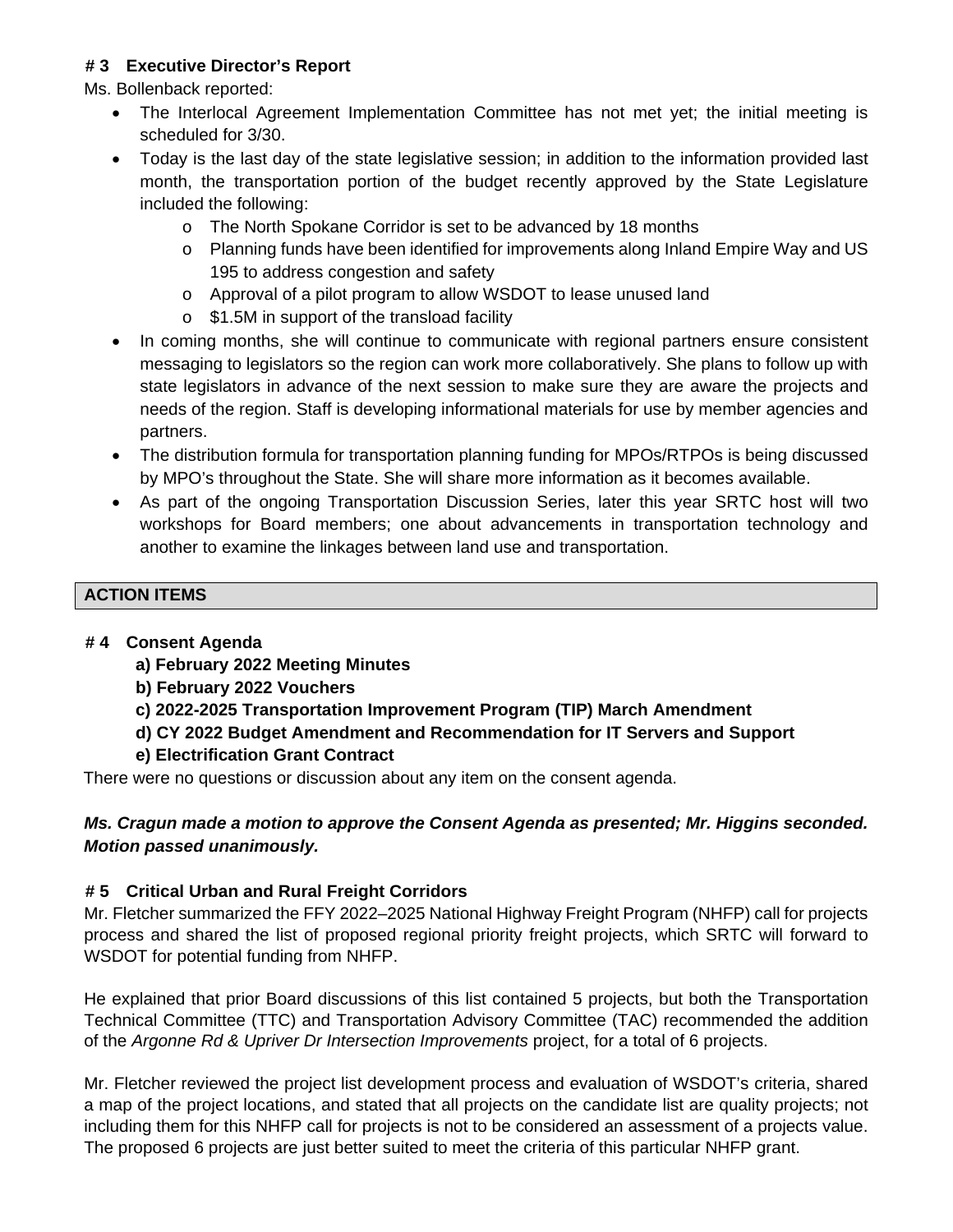The group discussed; some comments included;

- When asked about Mr. Gribner's concerns about Inland Empire Way, Mr. Larson relayed that Mr. Gribner approved of the proposed regional freight project list. His concerns were about process and criteria.
- Adding the Argonne Rd/Upriver Dr project is a good idea.
- Ms. Bollenback shared that she spoke with Mr. Gribner about Inland Empire Way. She clarified that it is WSDOT that sets the criteria that they will use the score the applications; SRTC staff reviewed projects in an attempt to anticipate outcomes based on that criteria. She spoke about parallel facility development and potential involvement with WSDOT in the criteria development process during the next call for projects.
- The TTC should be involved in the criteria evaluation processes since they are specialists in this type of technical knowledge.
- Desire to better understand how the project were evaluated and scored.
- Prefer to see scoring results in number or point form rather than graphic representations.
- WSDOT developed the scoring criteria and staff worked closely with project sponsors to identify projects that most closely aligned with the criteria.
- Question about why the other seven projects on the candidate list were not included.
- Both the TTC and TAC received information about the projects and process multiple times and both unanimously recommended Board approval of submitting the top 6 projects for potential funding.
- 3/16/22 is the deadline to submit the regional priority freight projects list and applications to WSDOT.

# *Mr. Ewers made a motion to approve Resolution 22-04 authorizing SRTC's submittal of identified regional priority freight projects to WSDOT for potential NHFP funding as shown in Attachment 1. Mr. Higgins seconded. Motion passed unanimously.*

## **# 6 Transportation Performance Measures: Safety Targets**

Mr. Ulrich recapped the information presented last month about the requirements by Highway Safety Improvement Program for State DOT safety performance targets and transportation performance management as defined by the Federal Highway Administration. There are five safety performance measures set by WSDOT;

- 1. Fatalities
- 2. Fatalities per 100M of vehicle miles traveled
- 3. Serious injuries
- 4. Serious injuries per 100M of vehicle miles traveled
- 5. Non-motorist fatalities and serious injuries

He presented the data for these measures in the Spokane County planning area through 2020 and highlighted the goals of WSDOT's *Target Zero* program.

MPOs are required to establish safety targets by one of two ways; (1) agree to plan and program projects that contribute toward the accomplishment of the WSDOT or (2) Commit to quantifiable targets for our metropolitan planning area. Mr. Ulrich said in 2019 the Board adopted a resolution by which they agreed to plan for state targets.

Chair Schmidt said at the last meeting Commissioner French provided a background of the reasons that led the Board to decide to support State targets in 2019.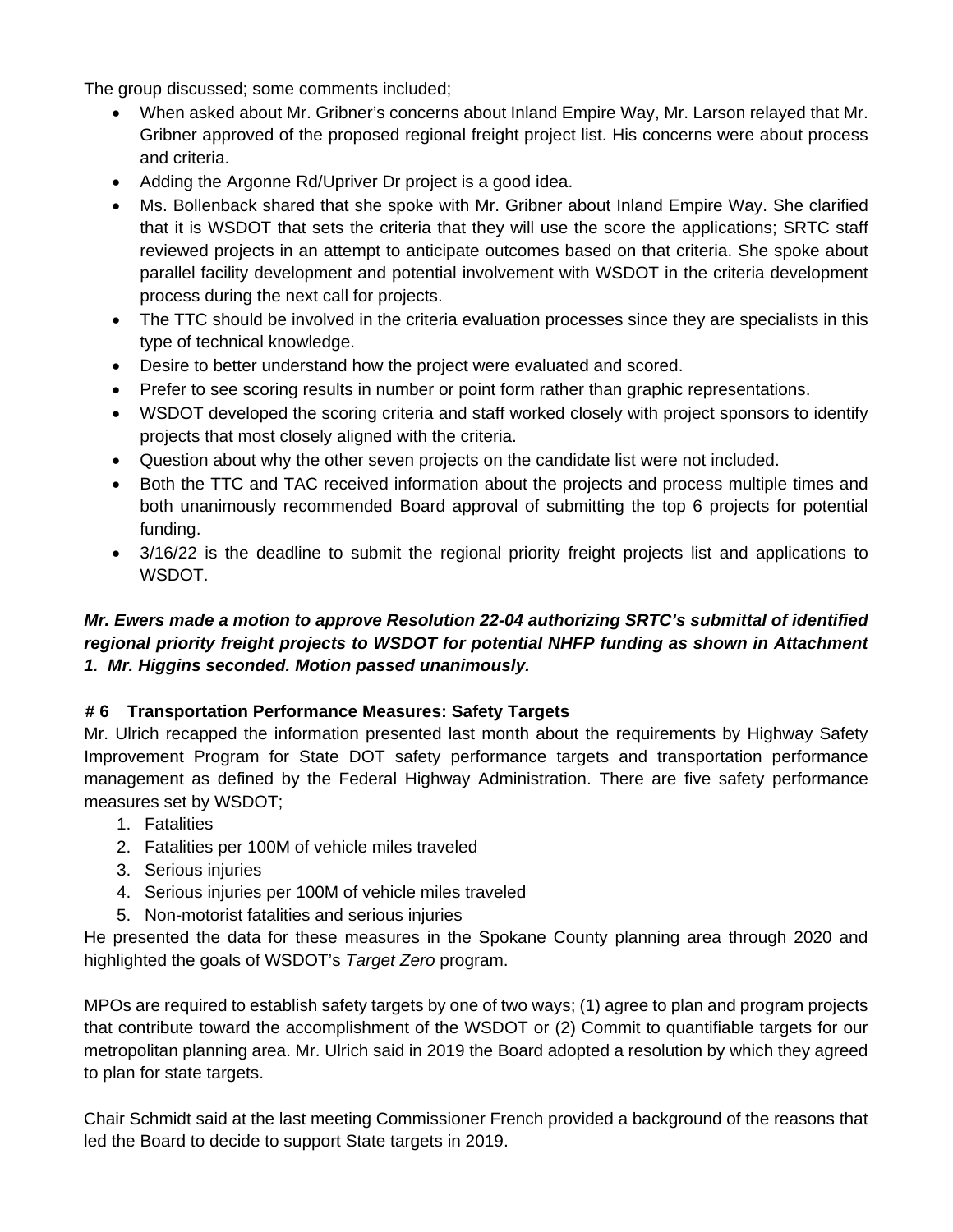*Ms. Cragun made a motion to approve Resolution 22-05 agreeing to plan and program projects so that they contribute towards the accomplishment of the WSDOT safety target for each of the required performance measures. Ms. Wilkerson seconded. Motion passed unanimously.*

## **INFORMATION & DISCUSSION ITEMS**

## **# 7 2022 Transportation Planning Presentation Series: Safety**

Mr. Ulrich presented a timeline of topics for the remainder of the year and explained the purpose of the discussion series, based on input from the Board asking for a closer examination of the screening criteria used for development of the Unified List of Regional Transportation Priorities. Consistency with the principles in the Metropolitan Transportation Plan (Horizon 2045) is one of the criteria.

He spoke about where safety and security fit into the larger regional transportation network, federal funding eligibility for jurisdictions with safety plans, and transportation performance management. He shared maps that showed vehicle crash locations and pedestrian and bicycle crashes throughout the county from 2010 to 2022. Mr. Ulrich noted that work to reduce fatal and serious injury incidents is happening at the local level, but not at the regional transportation planning level. He presented a map identifying crash severity and said it illustrates the value of a regional safety plan.

He spoke about contributing factors for the fatal and serious injury collisions in the county and the WSDOT Target Zero program. He said safety problems are clear and the question for Board discussion is where SRTC fits into creating solutions.

The group discussed. Comments included;

- Request to see an overlay map of crashes/safety concerns with projects currently under development
- How do we better articulate the safety story? What has already been done to address safety in high-incidence areas? What more can be done in those locations?
- Emphasize using transit; transit has an excellent safety record
- SRTC should be the lead in accumulating all local and regional safety data
- Discussions about safety are either reactive (addressing known problem areas) or preventive
- Land use and land use decisions impact safety and should be part of the safety conversation
- Acknowledging the value of developing a regional safety plan; this could also be helpful to smaller jurisdictions that don't have the staff to develop stand-alone safety plans
- Tracking where driver behavior causes specific problems, for example locations of frequent DUIs or habitual speeding
- Need for updated traffic counts in the small towns and rural areas

## **# 8 Coordinated Public Transit – Human Services Transportation Plan Update**

Mr. Lien provided an overview of the CPT-HSTP plan, designed to serve those with special transportation needs. The plan also identifies available transportation services and where there are gaps in service in the planning area of Spokane County. The current CPT-HSTP was approved in 2018 and must be updated every four years; the update process is being led by staff from SRTC and STA. They plan to use the 2018 plan as a base for the 2022 update.

He spoke about federal requirements for CPT-HSTPs in terms of federal funding eligibility and summarized next steps in the update process. There is a dedicated [project page](https://arcg.is/1eqP4C0) with additional